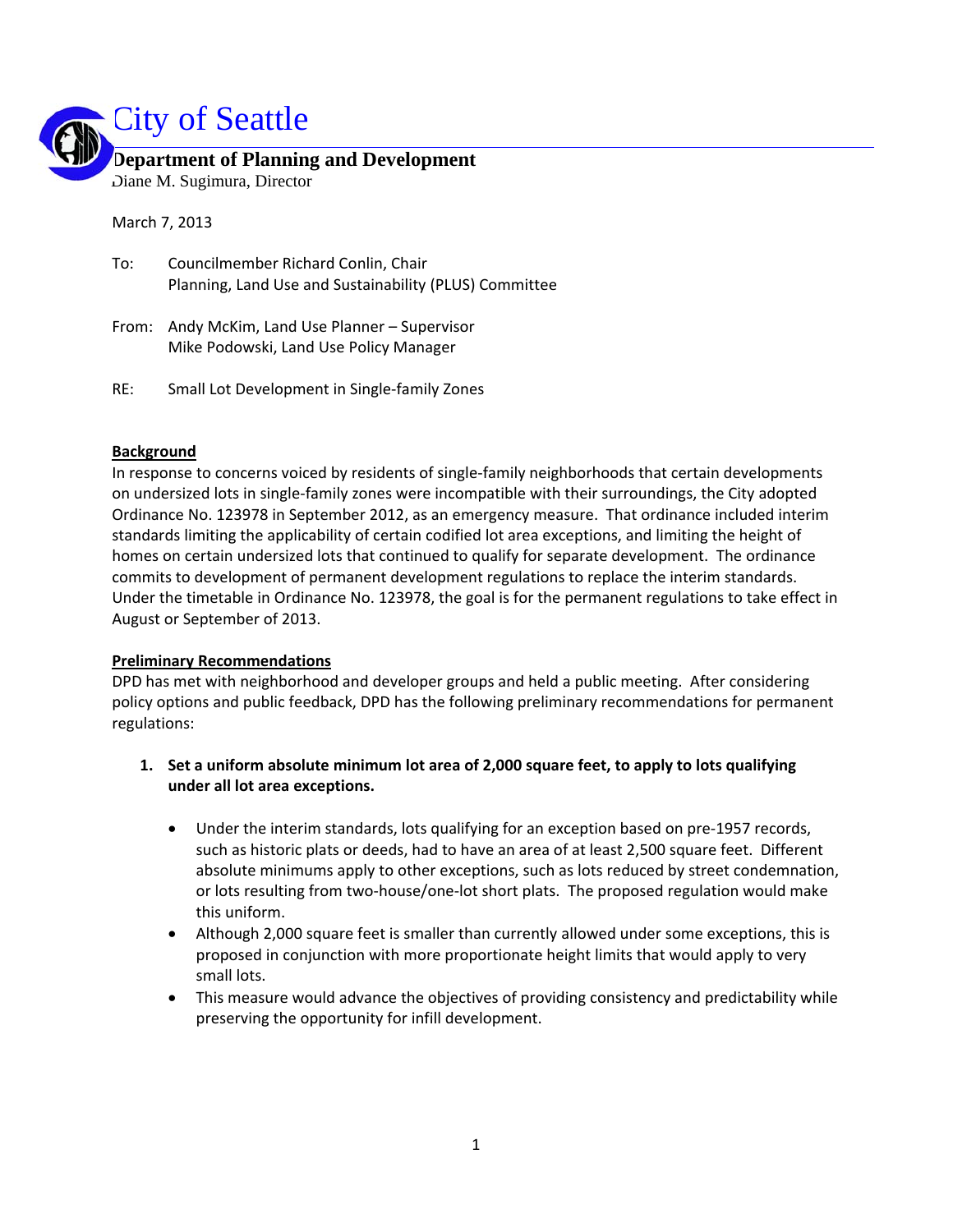## **2. Limit structure height permitted outright on lots under 3,200 square feet in area to 18 feet, plus a five‐foot pitched roof.**

- Under the interim standards, structures on lots under 3,750 square feet in area were limited to 22 feet in height plus a five-foot pitched roof. This proposal reduces the upper limit of the lot area range from 3,750 to 3,200 square feet in light of the fact that the projects that have generated the most concern generally have been on lots that were 3,200 square feet or less in area. The base height limit is proposed to be reduced from 22 feet to 18 feet, consistent with what is allowed for cottage housing in RSL and Lowrise zones.
- This proposed height limit would be applied uniformly to lots within the size range qualifying under any lot area exception. **It would also apply to additions to existing houses on lots less than 3,200 square feet in area.** The interim standards were not applied to additions to existing houses, and DPD has received a number of applications for "additions" that were much larger than the existing house and left little of the existing house.
- For purposes of this standard, if a lot is irregularly‐shaped, only the area of the largest rectangle within the lot is considered. This addresses the practice of adjusting lot lines to create extensions to achieve greater lot area and avoid the lower height limits.
- 3. Allow additional height on lots under 3,200 square feet in area as a special exception, a Type II **decision.**
	- This process allows consideration of impacts of a specific proposal, and conditioning to address those impacts.
	- This process provides public notice, and an opportunity for neighborhood input, and appeal to the Seattle Hearing Examiner.
	- This approach balances development opportunity with neighbor concerns about notice and opportunity to comment.

# **4. Limit the ability for multiple, abutting undersized lots to qualify for separate development under the exception provided for lots established by pre‐1957 records.**

Multiple lots under common ownership with an average area of less than 3,200 square feet would have to be consolidated rather than qualifying for separate development.

# **5. Continue the limitation established under the interim ordinance, not allowing undersized lots to qualify for a lot area exception based on historic tax records, and also disallow qualification based on mortgage records.**

This provides more predictability for neighbors, and avoids separate development on lots never intended for that purpose.

## **6. Alternative to the 75/80 Rule**

In its analysis, DPD will also consider a proposal by Smart Growth Seattle to modify the "75/80 Rule." This is a lot area exception allowing undersized lots to be developed (both for historic lots and the creation of new lots through a subdivision process) if they have an area at least 75 percent of the area generally required in the zone and at least 80 percent of the mean area of